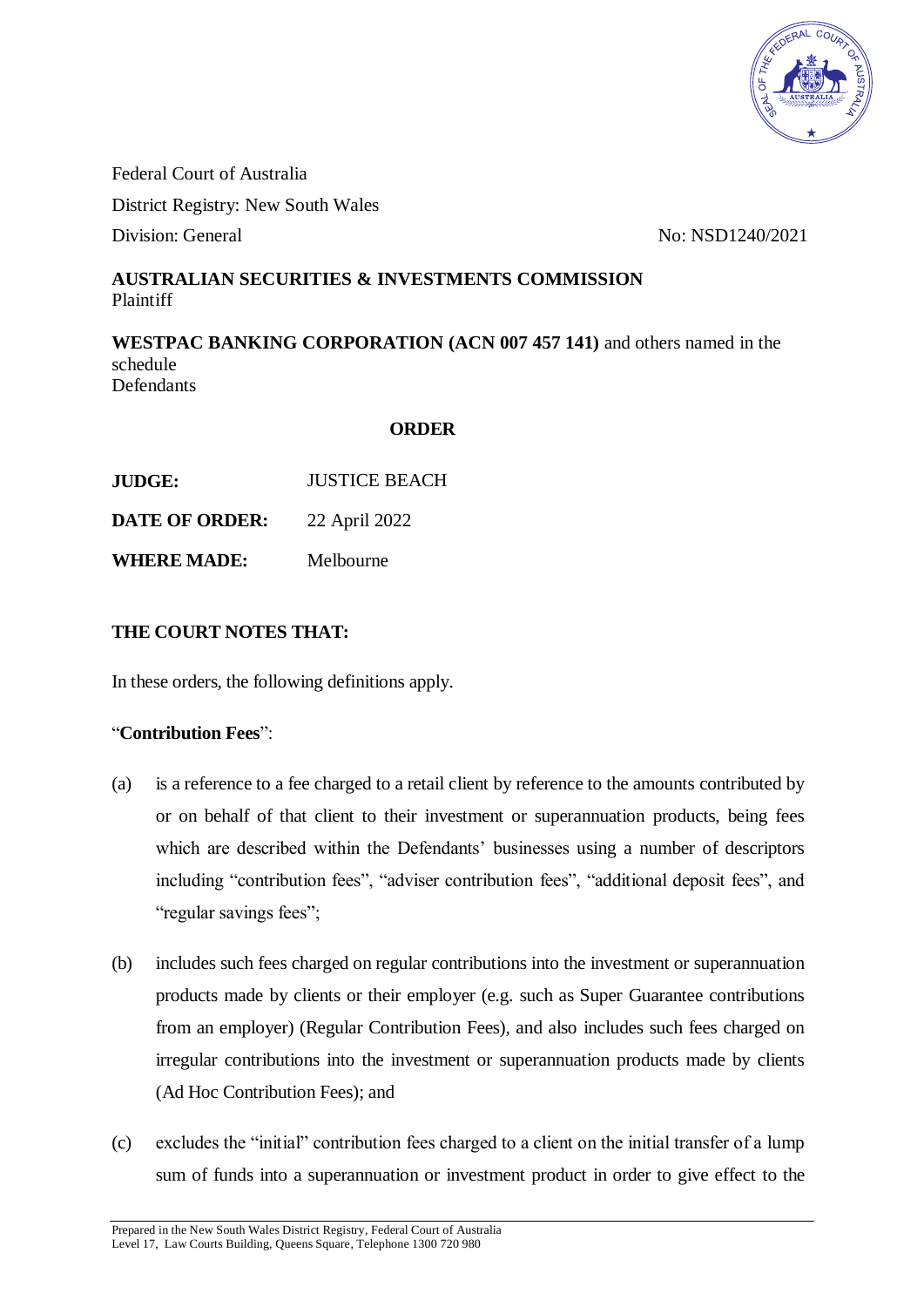

personal financial produce advice provided to that client, for the provision and/or implementation of that advice.

"**Penalty Period**" means 13 March 2019 to 30 June 2019 in the case of the first defendant and to 30 September 2019 in the case of the second and third defendants.

#### **THE COURT DECLARES THAT:**

- 1. Pursuant to s 21 of the *Federal Court of Australia Act 1976* (FCA Act) and/or s 1317E of the *Corporations Act 2001* (Cth), during the Penalty Period, the first defendant (Westpac) contravened ss 912A(1)(a) and (5A) of the Corporations Act by failing to do all things necessary to ensure that the financial services covered by its licence were provided efficiently, honestly and fairly, in that during the said period:
	- (a) a significant number of retail clients (BT Financial Advice Clients) (with the exact number of clients affected presently unknown to Westpac) were charged Ad Hoc Contribution Fees and Regular Contribution Fees for the benefit of Westpac and its employee advisers in circumstances where:
		- (i) those fees were being charged in the Penalty Period without having been disclosed in Statements of Advice and/or Records of Advice (Disclosure Documents), or without having been adequately disclosed in Disclosure Documents (in that in respect of these clients the amount and/or basis upon which the fees would be charged had not been identified in adequate or precise terms and/or with adequate information given as to the fees); and
		- (ii) Westpac admits that given the absence of disclosure or absence of adequate disclosure, those fees ought not to have been charged.
	- (b) in the instances described in subparagraph (a) above:
		- (i) the Ad Hoc and Regular Contribution Fees were charged to the BT Financial Advice Clients by deducting those fees from the superannuation and investment accounts of those clients whenever those clients made contributions to those accounts, in circumstances where Westpac admits that it ought not to have charged those fees;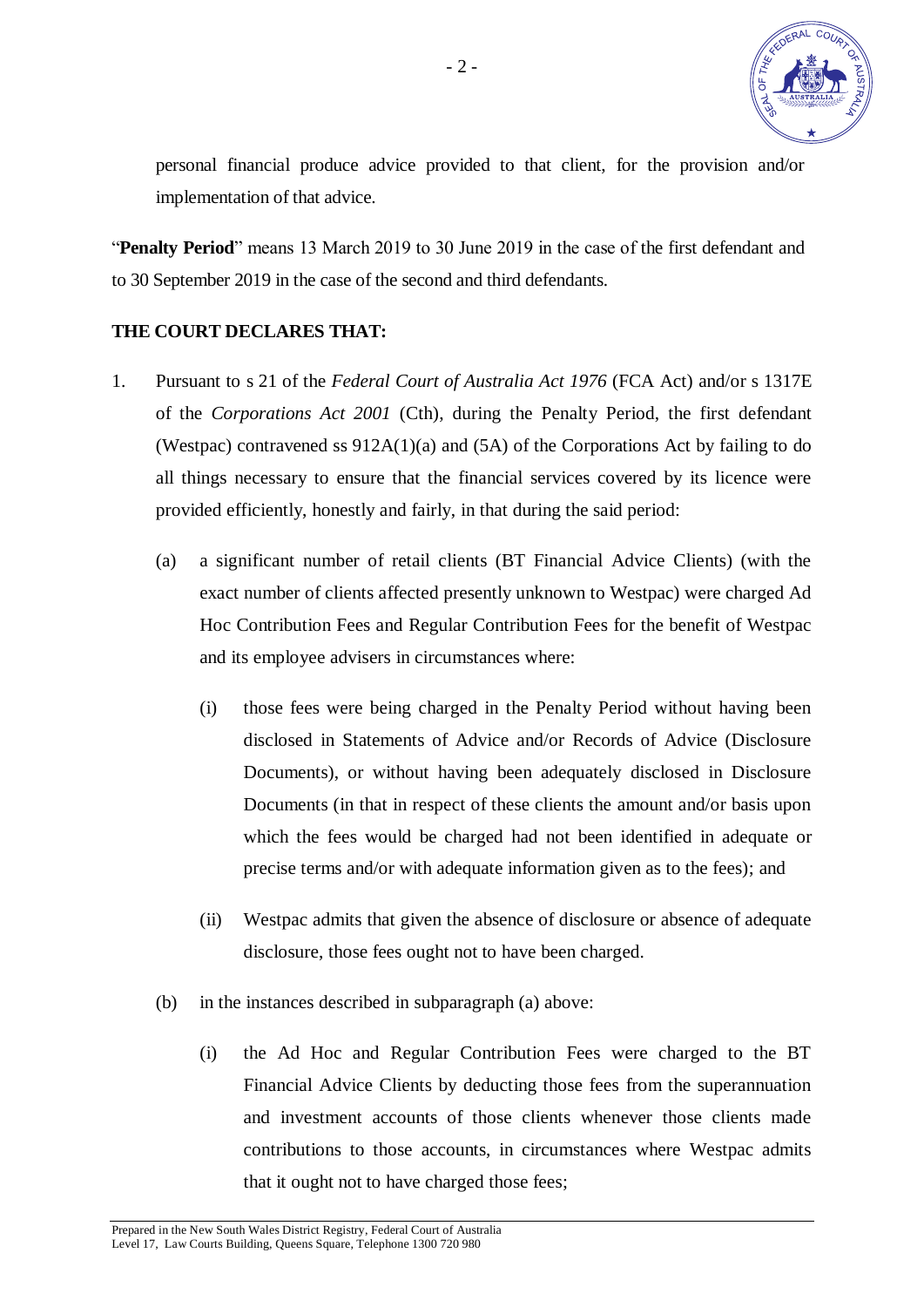

- (ii) Westpac (and/or its financial adviser employees) received and retained the Ad Hoc Contribution Fees and Regular Contribution Fees that were charged and deducted from the superannuation and investment accounts of those clients, in circumstances where Westpac admits that it ought not to have charged those fees;
- (c) Westpac did not maintain systems and processes which:
	- (i) in the Penalty Period, ensured that Ad Hoc and Regular Contribution Fees to be charged to BT Financial Advice Clients were disclosed to them in Disclosure Documents;
	- (ii) in the Penalty Period, ensured that Ad Hoc and Regular Contribution Fees were not charged to BT Financial Advice Clients, in circumstances where those fees ought not to have been charged;
	- (iii) in the Penalty Period, ensured that Westpac and/or its financial advisers did not receive or retain Ad Hoc and Regular Contribution Fees for their benefit, in circumstances where those fees ought not to have been received and retained;
	- (iv) in the Penalty Period, in instances where there was a failure to disclose Ad Hoc and Regular Contribution Fees, provided to BT Financial Advice Clients information about the fees, in order to allow such clients to make an informed decision as to whether to agree to the deduction of those fees from their superannuation or investment account;
	- (v) in the Penalty Period, retained adequate records of Disclosure Documents (or their contents) to enable the ready identification of what Ad Hoc and Regular Contribution Fees had been disclosed to BT Financial Advice Clients in their Disclosure Documents;
	- (vi) in the Penalty Period, adequately trained staff as to the requirements to accurately disclose fees such as Contribution Fees to their BT Financial Advice Clients; and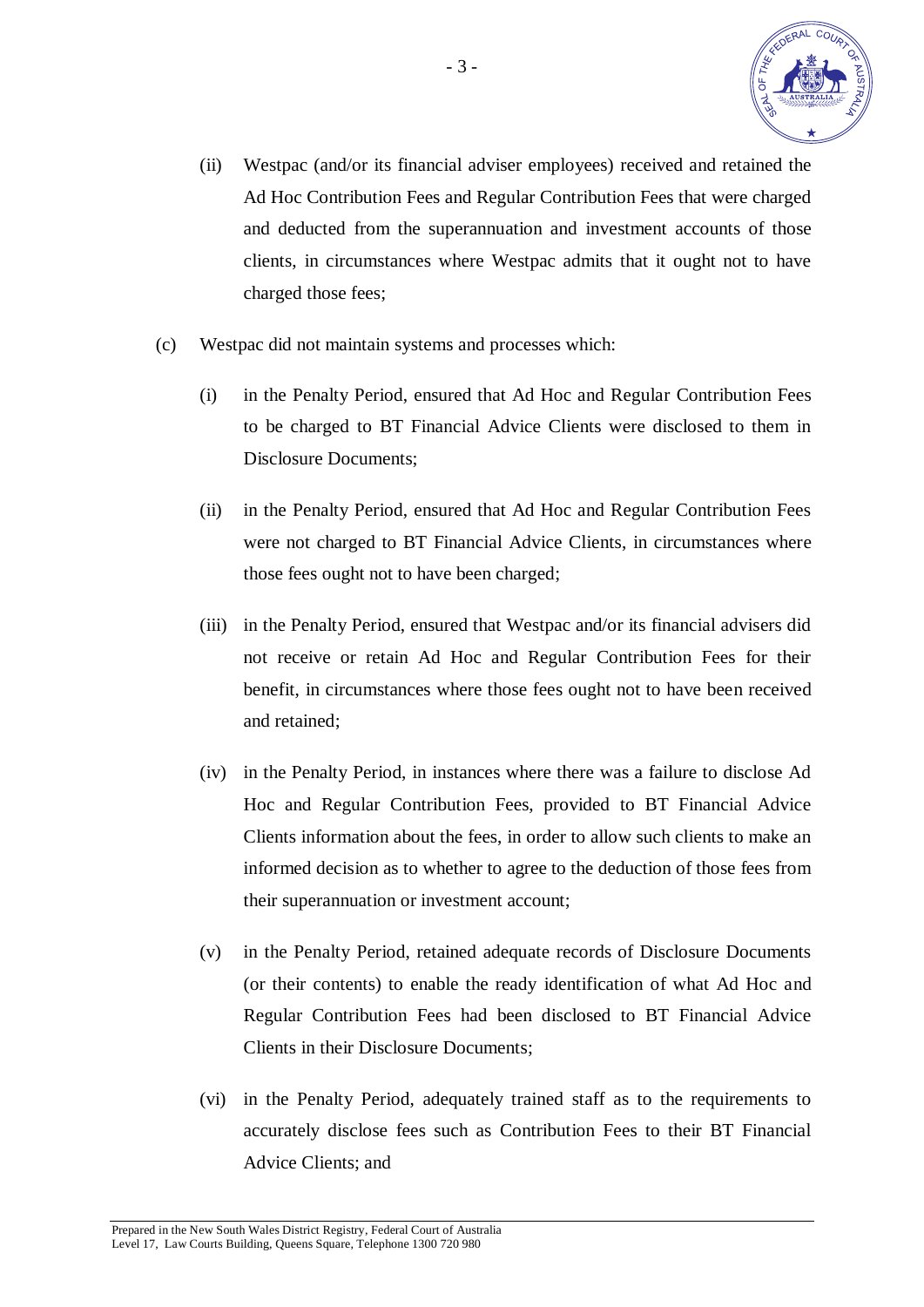

- (vii) in the Penalty Period, were capable of ensuring that the application and fee loading processes used by financial advisers in implementing the personal financial product advice accurately reflected the terms of Disclosure Documents.
- 2. Pursuant to s 21 of the FCA Act and/or s 1317E of the Corporations Act, during the Penalty Period, the second defendant (Magnitude), being a wholly owned subsidiary of Westpac and operating as part of a business known as BT Group Licensees, contravened ss  $912A(1)(a)$  and  $(5A)$  of the Corporations Act by failing to do all things necessary to ensure that the financial services covered by its licence were provided efficiently, honestly and fairly, in that during the said period:
	- (a) a significant number of retail clients (the Magnitude Clients) (with the exact number of clients affected presently unknown to Magnitude) were charged Ad Hoc Contribution Fees and Regular Contribution Fees for the benefit of Magnitude and its Authorised Representatives in circumstances where:
		- (i) those fees were being charged in the Penalty Period without having been disclosed in Disclosure Documents, or without having been adequately disclosed in Disclosure Documents (in that in respect of these clients the amount and/or basis upon which the fees would be charged had not been identified in adequate or precise terms and/or with adequate information given as to the fees); and
		- (ii) Magnitude admits that given the absence of disclosure or absence of adequate disclosure, those fees ought not to have been charged.
	- (b) in the instances described in subparagraph (a) above:
		- (i) the Ad Hoc and Regular Contribution Fees were charged to the Magnitude Clients by deducting those fees from the superannuation and investment accounts of those clients whenever those clients made contributions to those accounts, in circumstances where Magnitude admits that it ought not to have charged those fees;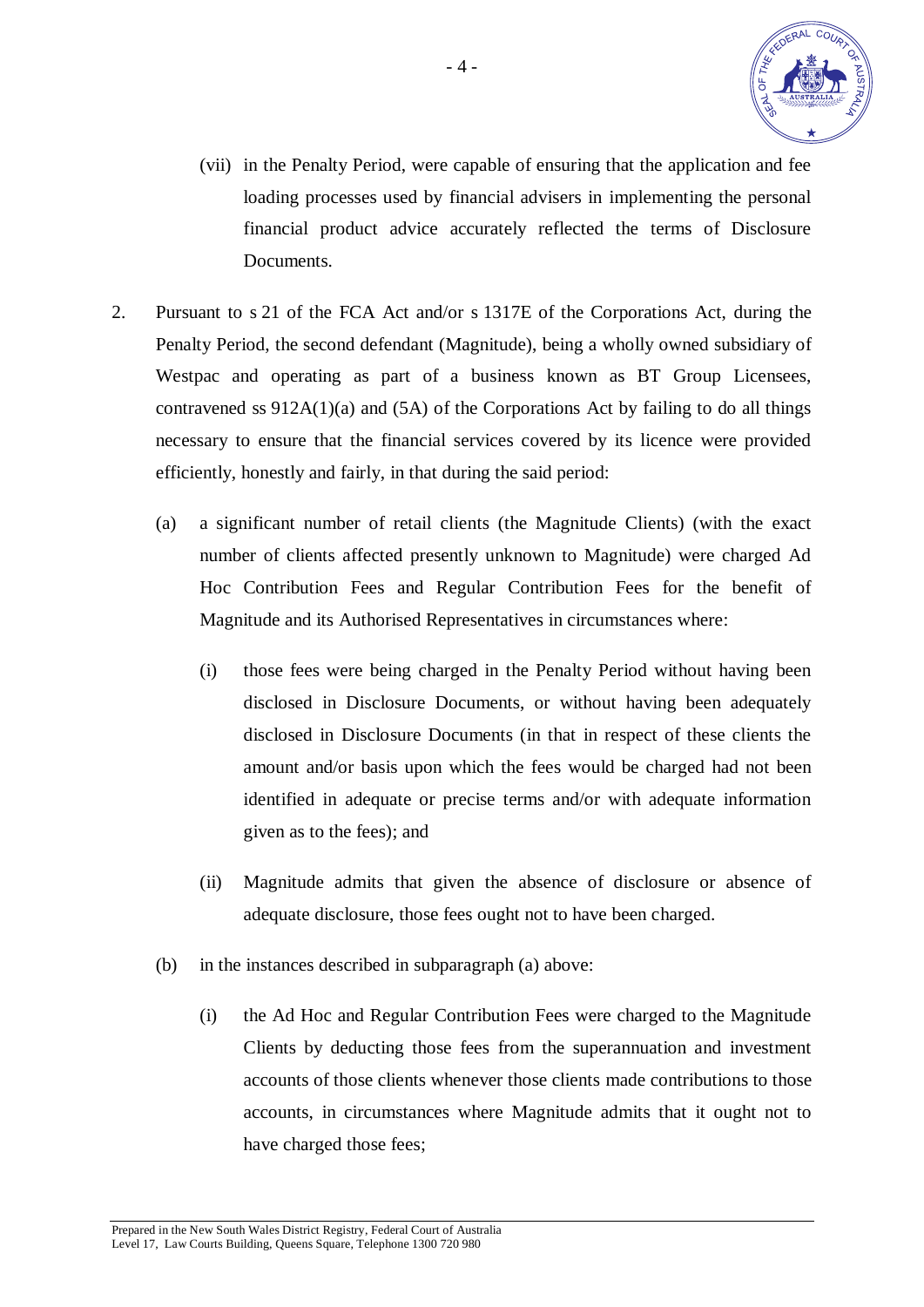

- (ii) Magnitude and/or Magnitude's Authorised Representatives received and retained the Ad Hoc Contribution Fees and Regular Contribution Fees that were charged and deducted from the superannuation and investment accounts of those clients, in circumstances where Magnitude admits that it ought not to have charged those fees;
- (c) Magnitude did not maintain systems and processes which:
	- (i) in the Penalty Period, ensured that Ad Hoc and Regular Contribution Fees to be charged to Magnitude Clients were disclosed to them in Disclosure Documents;
	- (ii) in the Penalty Period, ensured that Ad Hoc and Regular Contribution Fees were not charged to Magnitude Clients, in circumstances where those fees ought not to have been charged;
	- (iii) in the Penalty Period, ensured that Magnitude and/or Magnitude's Authorised Representatives did not receive or retain Ad Hoc and Regular Contribution Fees for their benefit, in circumstances where those fees ought not to have been received and retained;
	- (iv) in the Penalty Period, in instances where there was a failure to disclose Ad Hoc and Regular Contribution Fees, provided to Magnitude Clients information about the fees, in order to allow such clients to make an informed decision as to whether to agree to the deduction of those fees from their superannuation or investment account;
	- (v) in the Penalty Period, retained adequate records of Disclosure Documents (or their contents) to enable the ready identification of what Ad Hoc and Regular Contribution Fees had been disclosed to Magnitude Clients in their Disclosure Documents;
	- (vi) in the Penalty Period, adequately trained staff as to the requirements to accurately disclose fees such as Contribution Fees to the Magnitude Clients; and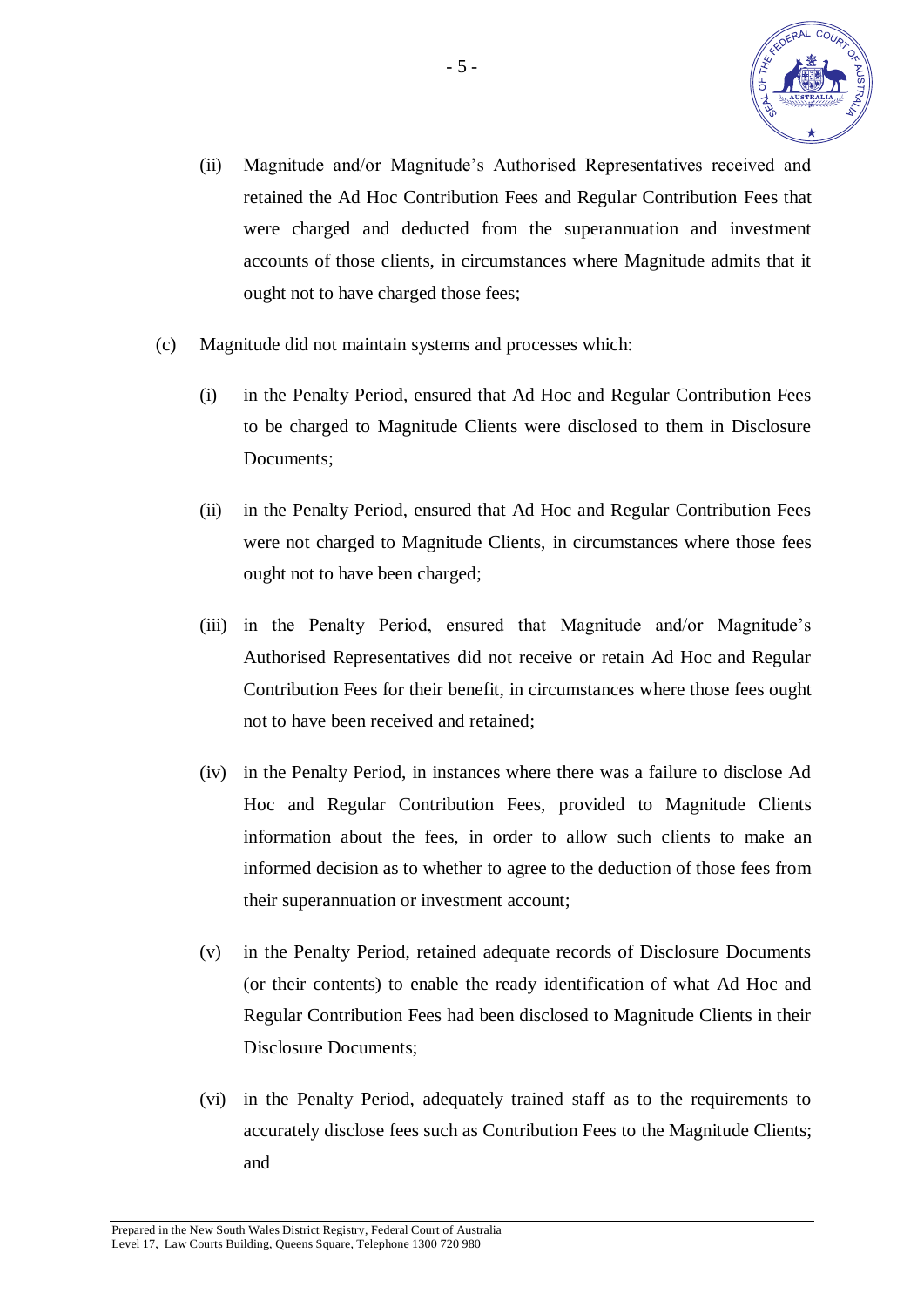

- (vii) in the Penalty Period, were capable of ensuring that the application and fee loading processes used by financial advisers in implementing the personal financial product advice accurately reflected the terms of Disclosure Documents.
- 3. Pursuant to s 21 of the FCA Act and/or s 1317E of the Corporations Act, during the Penalty Period the third defendant (Securitor), being a wholly owned subsidiary of Westpac and operating as part of a business known as BT Group Licensees, contravened ss  $912A(1)(a)$  and  $(5A)$  of the Corporations Act by failing to do all things necessary to ensure that the financial services covered by its licence were provided efficiently, honestly and fairly, in that during the said period:
	- (a) a significant number of retail clients (the Securitor Clients) (with the exact number of clients affected presently unknown to Securitor) were charged Ad Hoc Contribution Fees and Regular Contribution Fees for the benefit of Securitor and its Authorised Representatives in circumstances where:
		- (i) those fees were being charged in the Penalty Period without having been disclosed in Disclosure Documents, or without having been adequately disclosed in Disclosure Documents (in that in respect of these clients the amount and/or basis upon which the fees would be charged had not been identified in adequate or precise terms and/or with adequate information given as to the fees); and
		- (ii) Securitor admits that given the absence of disclosure or absence of adequate disclosure, those fees ought not to have been charged.
	- (b) in the instances described in subparagraph (a) above:
		- (i) the Ad Hoc and Regular Contribution Fees were charged to the Securitor Clients by deducting those fees from the superannuation and investment accounts of those clients whenever those clients made contributions to those accounts, in circumstances where Securitor admits that it ought not to have charged those fees;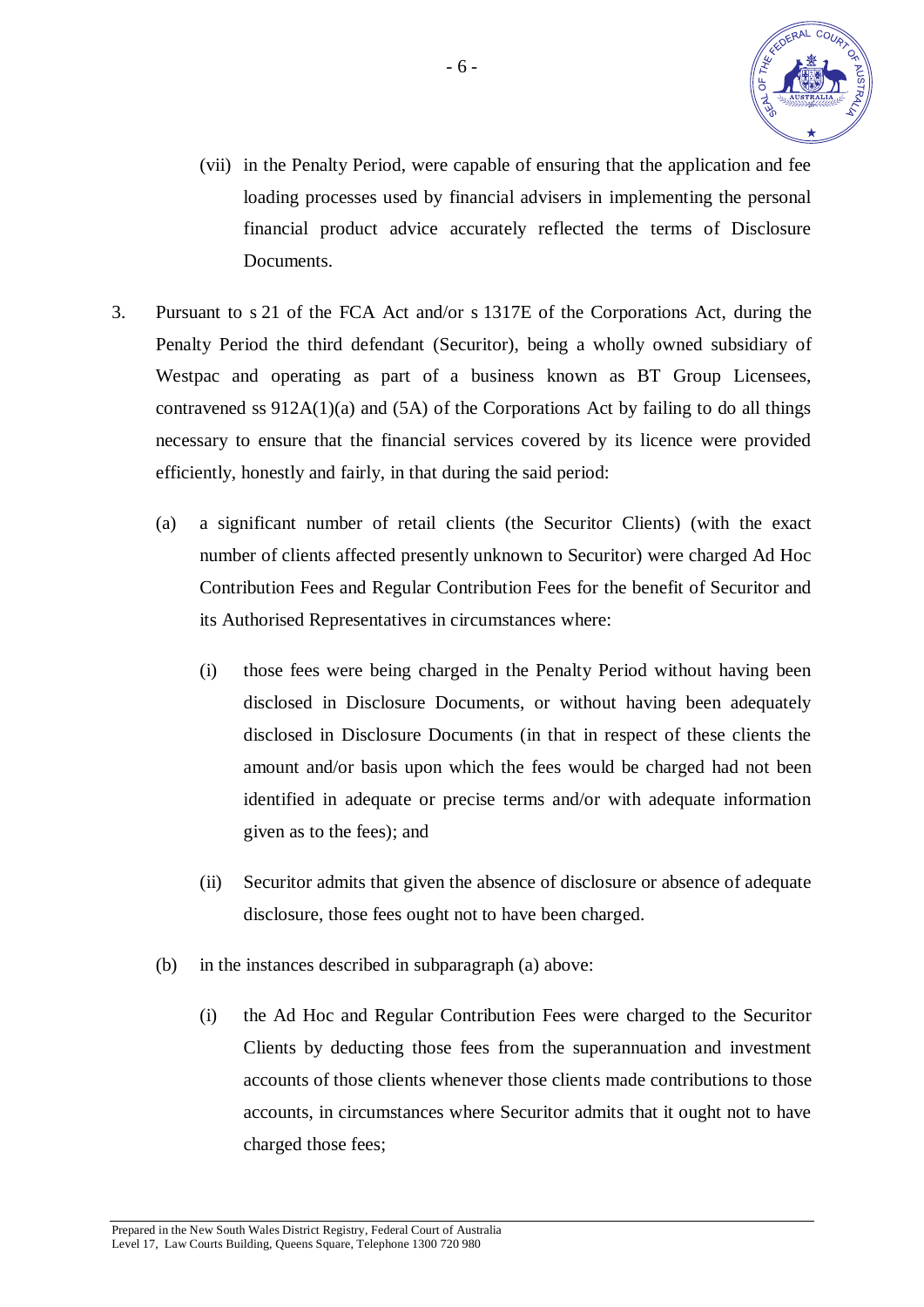

- (ii) Securitor's and/or Securitor's Authorised Representatives received and retained the Ad Hoc Contribution Fees and Regular Contribution Fees that were charged and deducted from the superannuation and investment accounts of those clients, in circumstances where Securitor admits that it ought not to have charged those fees;
- (c) Securitor did not maintain systems and processes which:
	- (i) in the Penalty Period, ensured that Ad Hoc and Regular Contribution Fees to be charged to Securitor Clients were disclosed to them in Disclosure Documents;
	- (ii) in the Penalty Period, ensured that Ad Hoc and Regular Contribution Fees were not charged to Securitor Clients, in circumstances where those fees ought not to have been charged;
	- (iii) in the Penalty Period, ensured that Securitor and/or Securitor's Authorised Representatives did not receive or retain Ad Hoc and Regular Contribution Fees for their benefit, in circumstances where those fees ought not to have been received and retained;
	- (iv) in the Penalty Period, in instances where there was a failure to disclose Ad Hoc and Regular Contribution Fees, provided to Securitor Clients information about the fees, in order to allow such clients to make an informed decision as to whether to agree to the deduction of those fees from their superannuation or investment account;
	- (v) in the Penalty Period, retained adequate records of Disclosure Documents (or their contents) to enable the ready identification of what Ad Hoc and Regular Contribution Fees had been disclosed to Securitor Clients in their Disclosure Documents;
	- (vi) in the Penalty Period, adequately trained staff as to the requirements to accurately disclose fees such as Contribution Fees to the Securitor Clients; and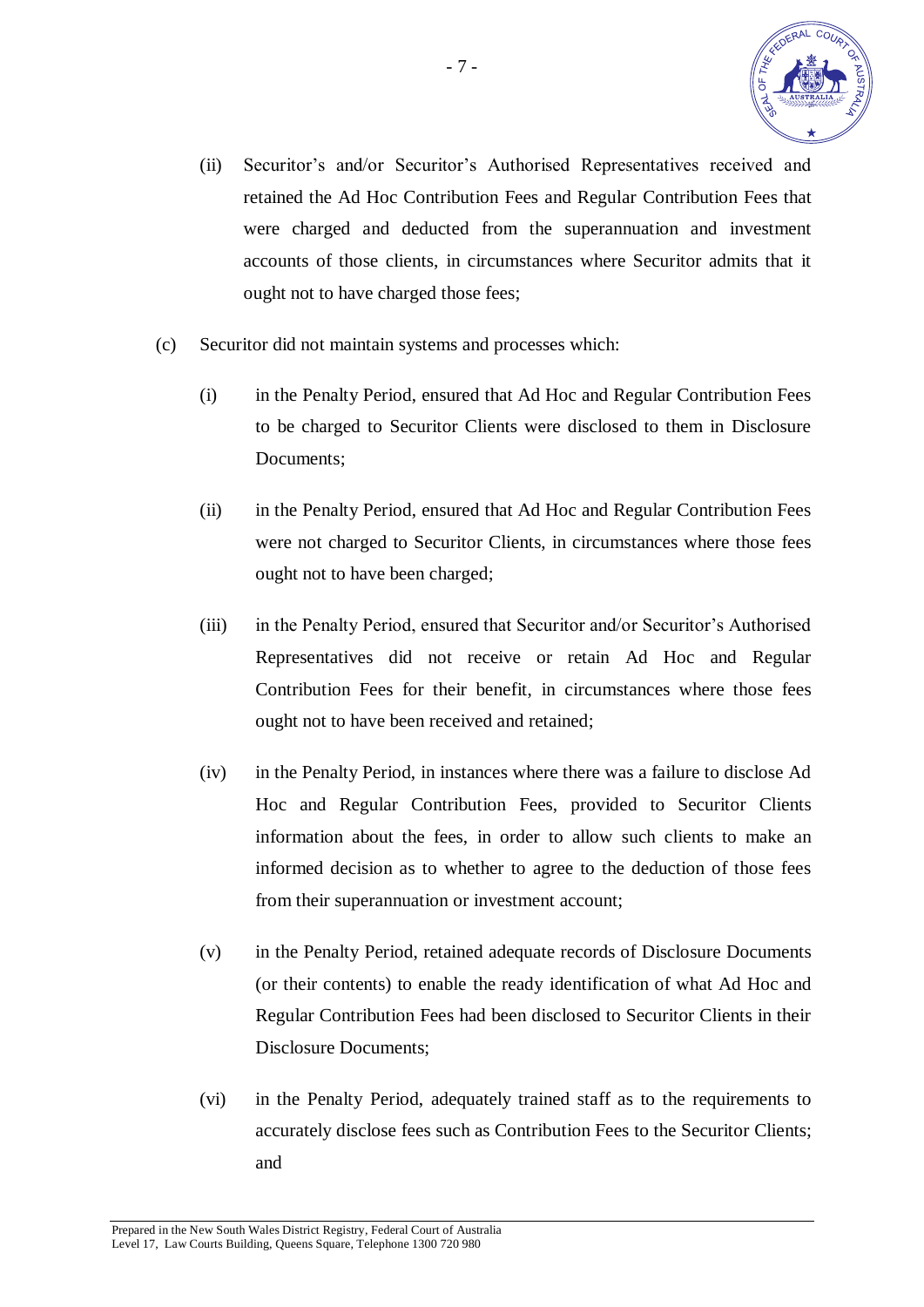

(vii) in the Penalty Period, were capable of ensuring that the application and fee loading processes used by financial advisers in implementing the personal financial product advice accurately reflected the terms of Disclosure Documents.

# **AND THE COURT ORDERS THAT:**

- 4. Pursuant to s 1317G(1)(a) of the Corporations Act, Westpac pay a pecuniary penalty to the Commonwealth in respect of Westpac's contraventions of ss 912A(1)(a) and (5A) referred to in declaration 1 above, in the amount of \$2 million.
- 5. Pursuant to s 1317G(1)(a) of the Corporations Act, Magnitude pay a pecuniary penalty to the Commonwealth in respect of Magnitude's contraventions of ss 912A(1)(a) and (5A) referred to in declaration 2 above, in the amount of \$2 million.
- 6. Pursuant to s 1317G(1)(a) of the Corporations Act, Securitor pay a pecuniary penalty to the Commonwealth in respect of Securitor's contraventions of ss 912A(1)(a) and (5A), referred to in declaration 3 above, in the amount of \$2 million.
- 7. The defendants pay the plaintiff's costs of and incidental to this proceeding.

Date that entry is stamped: 22 April 2022

Sia Lorgos